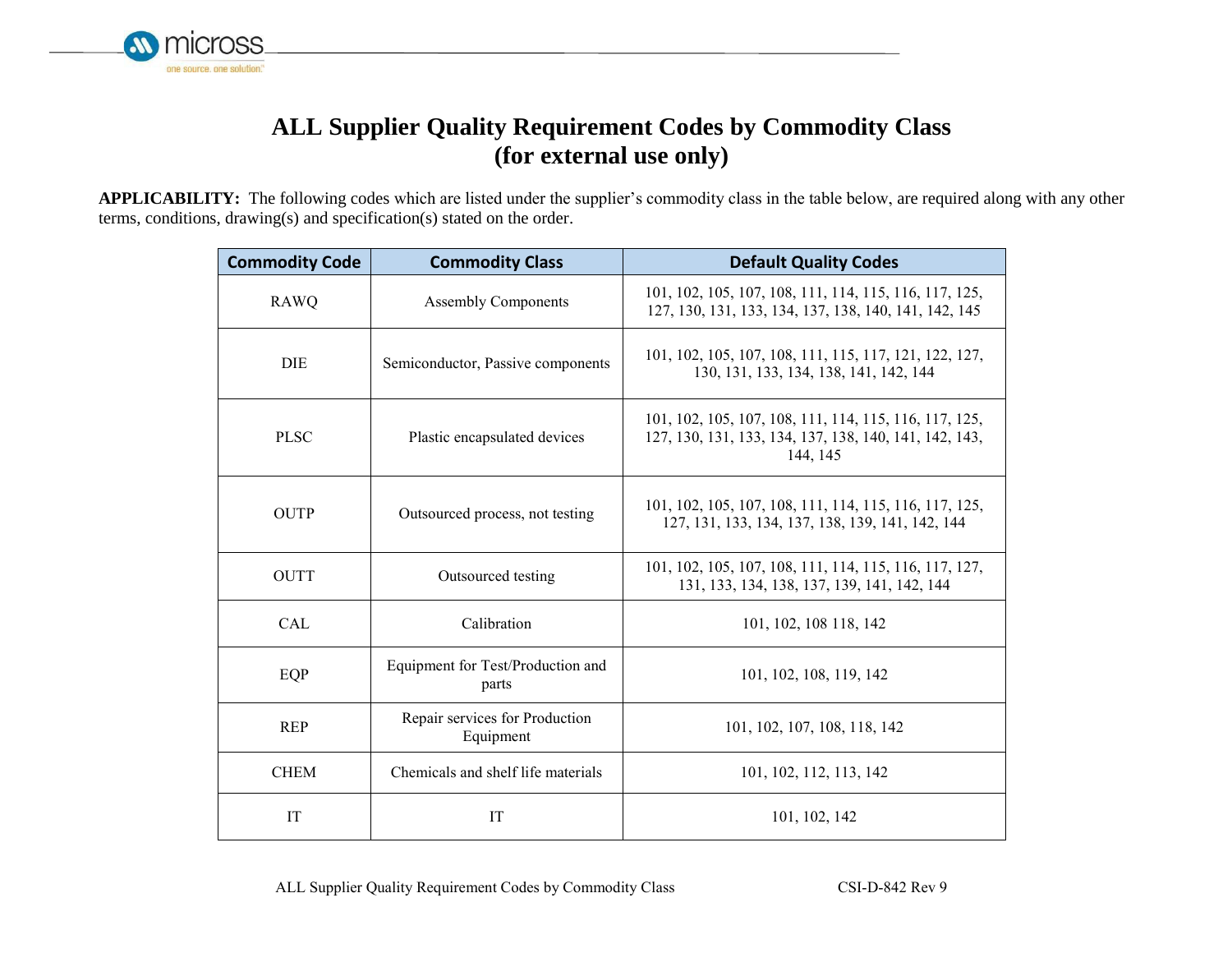

| <b>HRD</b>  | Hardware, tooling             | 101, 102, 105, 107, 119, 133, 134, 142 |
|-------------|-------------------------------|----------------------------------------|
| <b>MISC</b> | Miscellaneous/other suppliers | 101, 102, 107, 130, 142                |
| SHIP        | <b>Shipping Materials</b>     | 101, 102, 107, 142                     |

## **CODES:**

- **100.** The Supplier's quality system shall conform to the requirements of Table A-X of Appendix A of MIL-PRF-38535 and is subject conformance verification at any time during periods of performance of this contract or purchase order by The Buyer's Quality Assurance Department or Buyer's Customer.
- **101**. **Quality System:** The Supplier shall maintain a quality system that conforms to ISO9001 or AS9100, or demonstrated equivalency, and is subject to conformance verification at any time during periods of performance of this contract or purchase order.
- **102**. **Revisions:** Unless other stated by the PO, all standards and specifications shall conform to the revision applicable at the time of PO issuance.
- **104. Government Source Inspection** (GSI) is required prior to shipment from your plant. Upon receipt of this order, promptly notify the government representative who normally services your plant so that appropriate planning for government inspection can be accomplished.
- **105. On-site Audits:** The Buyer and/or Authorized Representative, reserve the right to perform source inspection and conduct on-site audits at the Supplier's facilities or where designated in the purchase order prior to shipment. Inspection and test of the articles defined in this contract shall be performed by the Supplier, and shall be subject to witness by the Buyer and/or Authorized Representative.
- **107. Workmanship** shall be best commercial practices for the articles being supplied.
- **108. Record Retention & Disposition:** Records to provide evidence of conformity to the requirements of this Purchase Order shall be retained by the Supplier for a minimum of 11 years and shall be made available upon request. Records may only be disposed of after the minimum retention period (or retention period required by contract– whichever is longer) is satisfied.
- **111. Product/Process Changes:** The supplier shall make no change in design, materials, manufacturing location, manufacturing processes, or sources of supply, without the prior written authorization from the Buyer. The Supplier shall notify the Buyer of any product that does not conform to the requirements of the purchase order prior to shipment. The Supplier shall flow down to any sub-tier supplier applicable requirements, such as key characteristics or data reports that are required to fulfill the requirements of the purchase order.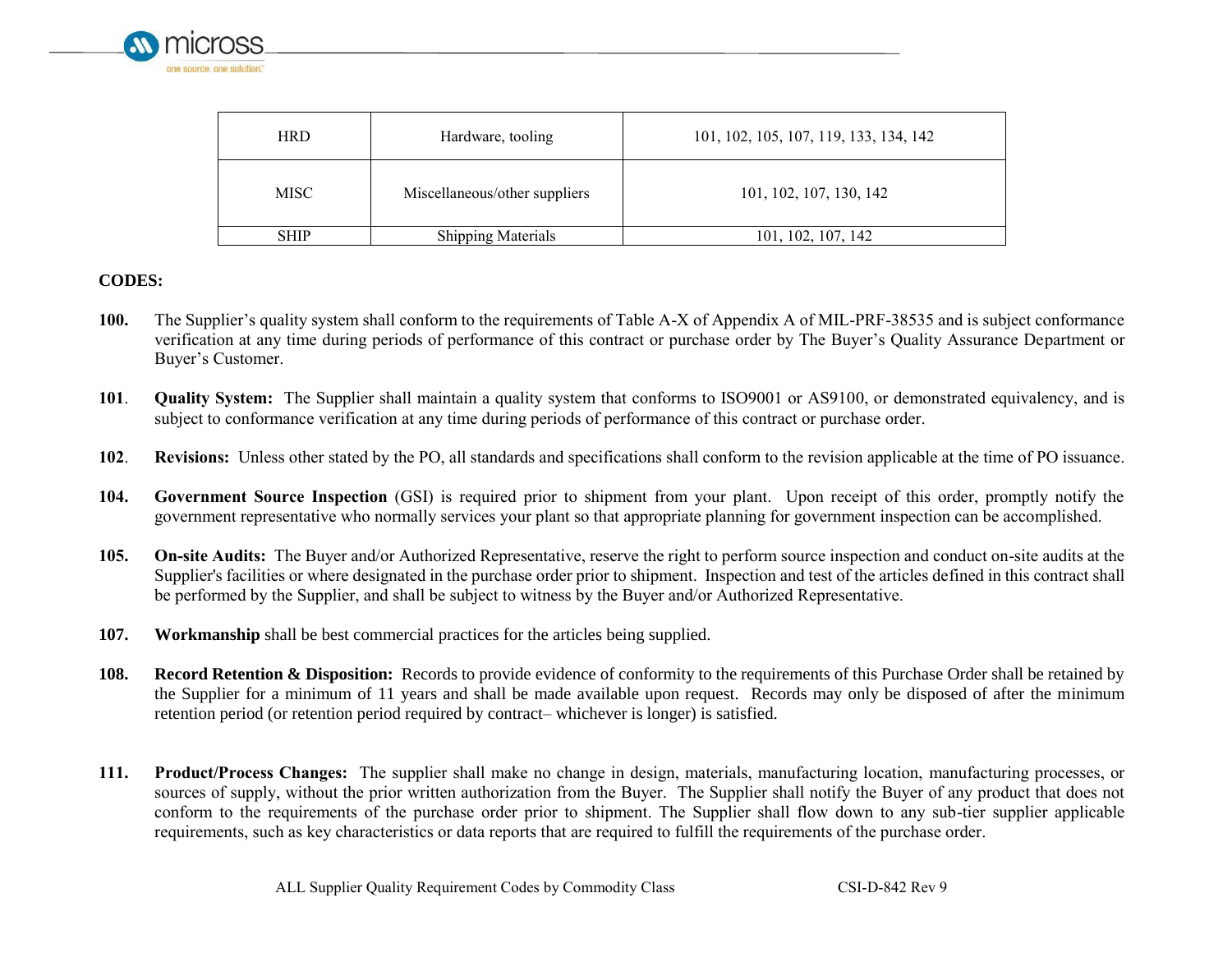

- **112. Shelf life** shall be indicated on items and/or exterior packages which deteriorate with age, including cure date and limited life data. No material shall be shipped that has less than 80% of shelf life remaining without Buyer authorization.
- **113. Material Safety:** All materials that are volatile, toxic, or emit fumes that are harmful to human health shall be properly contained in accordance with applicable health and safety requirements. The containers will be plainly marked as to contents with appropriate warnings, precautions and storage conditions. An SDS is required for each material ordered.
- **114. Identification:** All materials shall be identified by a part number, permanently and legibly affixed directly to the surface of each article. In the event this is not possible due to physical size or nature of material, an identification tag will be securely affixed to each article, or if articles are supplied in individual or multi-unit containers the container must reveal the appropriate identification.
- **115. Traceability:** Supplier shall furnish and maintain lot or batch traceability with each article shipped. A batch is defined as a homogeneous production run. Supplier shall furnish wafer lot traceability.
- **116. Packaging:** The Supplier shall incorporate good commercial practices for preservation and packaging of all materials that apply to this purchase order and shall identify each package permanently and legibly with purchase order number, manufacturer's name, date shipped, and packing list number.
- **117. ESDS (Electro-static Discharge Sensitive):** The Supplier shall take necessary precautions to ensure that ESDS devices are adequately protected from electrostatic discharge (ESD) damage during the handling, manufacture, test/inspection, packaging and shipping. Packaging shall be marked with an ESD cautionary note and/or symbol.
- **118. Calibration:** Supplier shall calibrate the item and provide certification that services provided are traceable to the National Institute of Standards and Technology in accordance with the documentation requirements of ANSI/NCSL Z540, ISO 10012 or ISO17025 revision applicable at time of PO issuance. Any repairs or rework performed upon equipment; or any adjustments needed to correct out of tolerance conditions must be recorded and reported to Micross.
- **119**. **Manuals:** The Supplier shall supply any operating/maintenance manuals necessary to be used to support in-house metrology activities.
- **121. Die Map:** A printed hard copy of the die map(s) is required with each shipment.
- **122. Wafer Probe:** As a minimum, product has been 100% probed by the manufacturer @25°C for DC parameters per the devices published datasheet. All rejects must be controlled (i.e. identified and/or segregated). When rejected die are mapped, a copy of the wafer map must accompany shipment.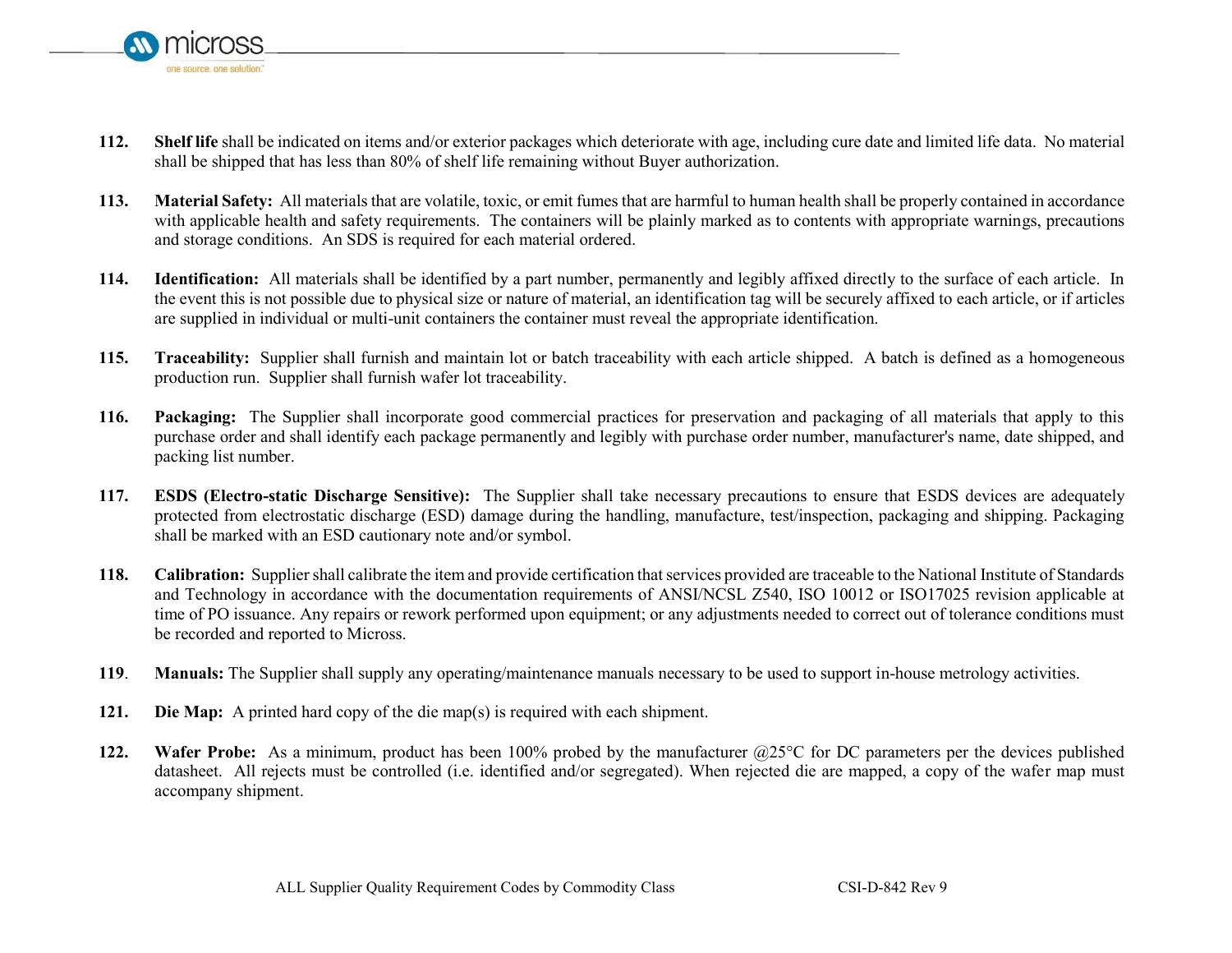

- **125. First Article Inspection:** When applicable, the supplier shall perform and supply a First Article Inspection (FAI) conforming to AS9102 Aerospace First Article Inspection requirements (AS9102 revision applicable at time of PO issuance). A first article inspection report must include objective evidence supporting the conformance to all dimensional, physical, functional requirements and notes specified by the drawing or specification. The Supplier shall ensure the AS9102 requirements for First Article Inspection are flowed down to their Sub-tier suppliers and processors.
- **127. Inspection:** 100% visual inspection required to MIL-STD-883 or MIL-STD-750 test method, or the manufacturer's standard commercial method, as applicable.
- **130**. **Counterfeit Mitigation:** Supplier shall implement a counterfeit Electronic Parts and Avoidance System consistent with the requirements of SAE Standard AS5553.
- **131. FOD:** Suppliers shall implement a Foreign Object Detection (FOD) program to ensure a FOD free product.
- **133.** Certificate of Conformance: Supplier shall provide a Certificate of Conformance(C of C) with each material shipment, signed by an authorized member of the organization. The C of C shall identify the applicable purchase order, part number, name and country of the manufacturer / original electronic manufacturer (OEM) lot/batch number, revision (when applicable), controlling document, and title of the authorized approver, and date of manufacture or date code. In addition, the C of C must certify that the materials and processes used to produce the product were in conformance with all requirements of the contract (or Purchase Order).The Supplier shall certify that parts and/or materials supplied have been inspected and found to conform to this purchase order and any applicable drawings, catalogs and/or specification requirements. The Supplier shall further certify that substantiating inspection data is on file, subject to review by the Buyer upon request.
- **134. Safeguarding Unclassified Controlled Technical Information:** Suppliers shall comply with DFARS 252.204-7012, 252.204-7019, and 252.204-7020 when sending controlled documents to Micross Components.
- **137**. **Corrective Action System:** Supplier shall implement and maintain a Corrective Action system in response to non-conforming products or services. Containment of non-conforming products or materials shall be implemented immediately upon receipt of notification of the nonconformance. Appropriate actions shall be taken to prevent recurrence of the non-conformance and ensure controls are in place to evaluate effectiveness of actions taken and consideration of impact to other products or services.
- **138. DFARS 252.225-7052 Samarium Cobalt Magnets and Neodymium Iron Boron Magnets:** Suppliers are required to have controls in place to comply with this requirement. If your firm determines that you have magnets that are noncompliant, we ask that you share this information with your Micross procurement representative.